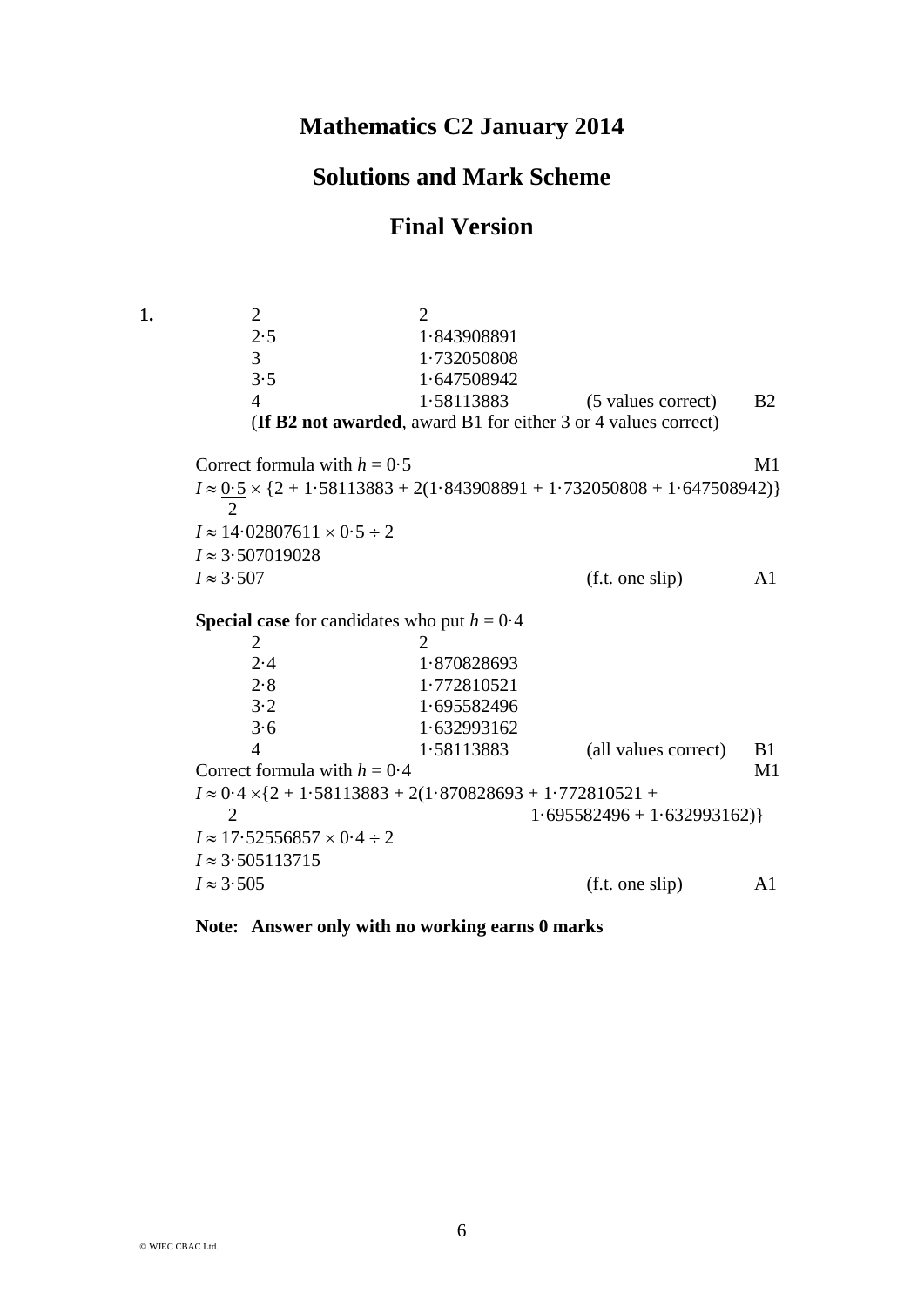**2.**  $(a)$ 

| (a) | $8\cos^2\theta - 7(1-\cos^2\theta) = 4\cos\theta - 3$                                         |       |  |
|-----|-----------------------------------------------------------------------------------------------|-------|--|
|     | (correct use of $\sin^2 \theta = 1 - \cos^2 \theta$ )                                         | M1    |  |
|     | An attempt to collect terms, form and solve quadratic equation                                |       |  |
|     | in $\cos \theta$ , either by using the quadratic formula or by getting the                    |       |  |
|     | expression into the form $(a \cos \theta + b)(c \cos \theta + d)$ ,                           |       |  |
|     | with $a \times c$ = candidate's coefficient of $\cos^2 \theta$ and $b \times d$ = candidate's |       |  |
|     | constant                                                                                      | m1    |  |
|     | $15\cos^2\theta - 4\cos\theta - 4 = 0 \Rightarrow (5\cos\theta + 2)(3\cos\theta - 2) = 0$     |       |  |
|     | $\Rightarrow$ cos $\theta = \frac{2}{3}$ , cos $\theta = -\frac{2}{5}$<br>(c.a.0.)            | A1    |  |
|     |                                                                                               |       |  |
|     | $\theta = 48.19^{\circ}, 311.81^{\circ}$                                                      | B1    |  |
|     | $\theta = 113.58^{\circ}, 246.42^{\circ}$                                                     | B1 B1 |  |
|     | Note: Subtract 1 mark for each additional root in range for each                              |       |  |
|     | branch, ignore roots outside range.                                                           |       |  |
|     | $\cos \theta = +, -, f.t.$ for 3 marks, $\cos \theta = -, -, f.t.$ for 2 marks                |       |  |
|     | $\cos \theta = +, +,$ f.t. for 1 mark                                                         |       |  |
| (b) | $X = 114^{\circ}$                                                                             | B1    |  |
|     | $Y - Z = 20^{\circ}$                                                                          | B1    |  |
|     |                                                                                               |       |  |

$$
Y - Z = 20^{\circ}
$$
  
114° + Y + Z = 180° (f.t. only for an obtuse value for X) M1  

$$
Y = 43^{\circ}, Z = 23^{\circ}
$$
 (f.t. one error) A1

3. (a) 
$$
a + 2d + a + 7d = 0
$$
  
\n $a + 4d + a + 6d + a + 9d = 22$   
\nAn attempt to solve the candidate's linear equations simultaneously by eliminating one unknown  
\n $a = -18$ ,  $d = 4$  (both values) (c.a.o.) A1

(b) 
$$
S_n = n[2 \times 9 + (n-1) \times 2]
$$
 B1

$$
S_{2n} = \frac{2n[2 \times 9 + (2n - 1) \times 2]}{2}
$$
 B1

$$
\frac{2n[2\times 9 + (2n-1) \times 2] = k \times n[2 \times 9 + (n-1) \times 2]}{2}
$$
 (k = 3, <sup>1</sup>/<sub>3</sub>)

(f.t. candidate's quadratic expressions for  $S_{2n}$ ,  $S_n$  provided at least one of the first two B marks is awarded) M1 An attempt to solve this equation including dividing both sides by *n* to reach a linear equation in *n*. m1  $n = 8$  (c.a.o.) A1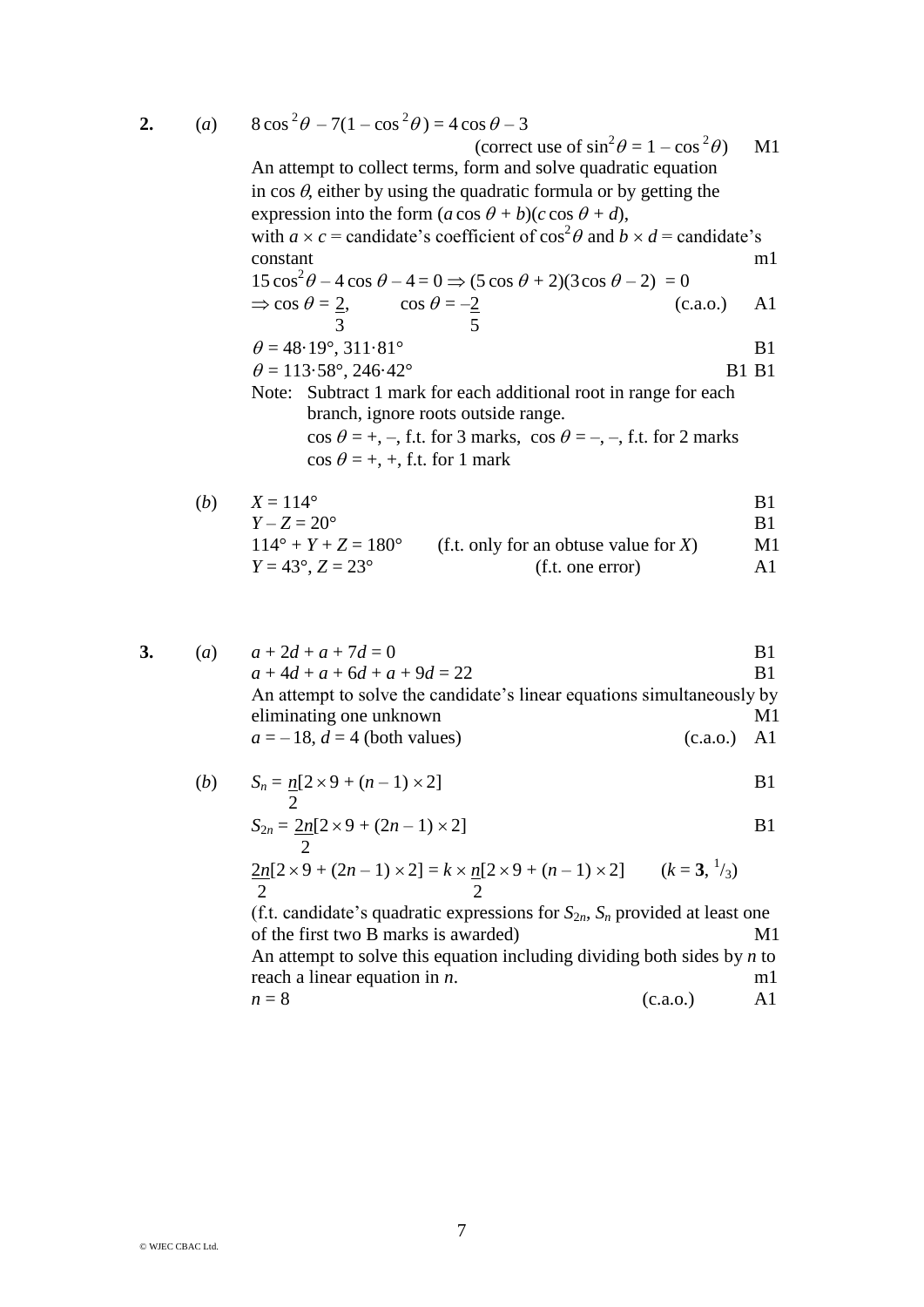**4.** (*a*)  $S_n = a + ar + ... + ar^{n-1}$  (at least 3 terms, one at each end) B1  $rS_n = ar + ... + ar^{n-1} + ar^n$  $S_n - rS_n = a - ar^n$ (multiply first line by *r* and subtract) M1  $(1 - r)S_n = a(1 - r^n)$  $S_n = a(1 - r^n)$ ) (convincing) A1  $1-r$ (*b*) (i)  $ar^3 = -108$  and  $ar^6 = 4$  B1  $r^3 = 4$  (o.e.) M1  $-108$  $r = -\frac{1}{3}$  (c.a.o.) A1 (ii)  $a \times (-\frac{1}{3})^3 = -108 \Rightarrow a = 2916$ (f.t. candidate's derived value for *r*) B1 (use of formula for sum to infinity)  $1 - (-\frac{1}{3})$ (f.t. candidate's derived values for *r* and *a*) M1  $S_{\infty} = 2187$  (c.a.o.) A1 **5.** (*a*) (i) **Either**: 5  $2^{2} = 3^{2} + x^{2} - 2 \times 3 \times x \times \cos ADB$  (o.e.) **Or:** 6  $x^2 = 1^2 + x^2 - 2 \times 1 \times x \times \cos ADC$  (o.e.) (at least one correct use of cos rule) M1  $\cos ADB = x^2$  $(convincing)$  A1 6*x*  $\cos ADC = \frac{x^2 - 35}{4}$  A1  $\frac{2x}{2-16+x^2-35}=0$  (o.e.) (ii) *x* 6*x* 2*x* (f.t. candidate's derived expression for cos *ADC*) M1  $4x^2$ = 121 (f.t. candidate's derived expression for cos *ADC* providing it is of similar form) A1  $x = 5.5$  (convincing) (c.a.o.) A1 (*b*)  $ADB = 64.42^{\circ}$  B1 Area of triangle  $ADB = 5.5 \times 3 \times \sin 64.42^{\circ}$  2 (f.t. candidate's derived value for angle *ADB*) M1

Area of triangle 
$$
ADB = 7.44 \text{ cm}^2
$$
 (c.a.o.) A1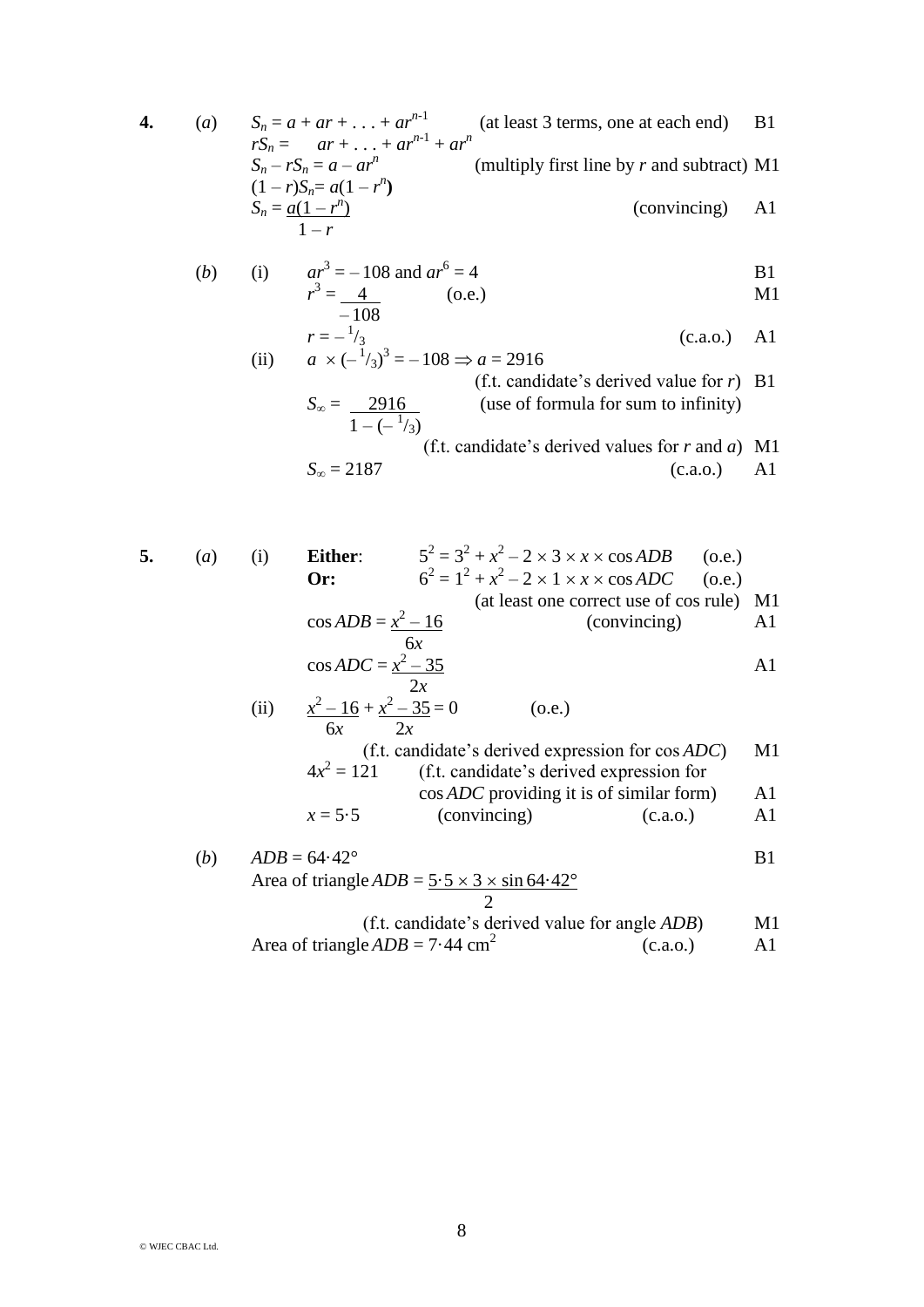6. (a) 
$$
5 \times \frac{x^{-2}}{-2} - 2 \times \frac{x^{4/3}}{4/3} - 4x + c
$$
 B1, B1, B1  
 (–1 if no constant term present)

(b) Area = 
$$
\int_{2}^{6} (3x^2 - 1x^3) dx
$$
 (use of integration) M1  
\n
$$
\frac{3x^3}{3} - \frac{1}{4 \times 4} x^4
$$
 (correct integration) B1  
\nArea = (216 - 81) - (8 - 1)  
\n(correct method for substituting limits) m1  
\nArea = 128 (c.a.o.) A1

7. (a) Let 
$$
p = \log_a x
$$
  
\nThen  $x = a^p$  (relationship between log and power) B1  
\n $x^n = a^{pn}$  (relationship between log and power) B1  
\n $\therefore \log_a x^n = pn$  (relationship between log and power)  
\n $\therefore \log_a x^n = pn = n \log_a x$  (convincing) B1

(b) Either:  
\n
$$
(5-4x) \log_{10} 7 = \log_{10} 11
$$
  
\n(taking logs on both sides and using the power law) M1  
\n $x = \frac{5 \log_{10} 7 - \log_{10} 11}{4 \log_{10} 7}$   
\n $x = 0.942$   
\n $5-4x = \log_7 11$   
\n $x = \frac{5 - \log_7 11}{4}$   
\n $x = 0.942$   
\n $x = 0.942$   
\n $x = 0.942$   
\n $x = 0.942$   
\n $x = 0.942$   
\n $x = 0.942$   
\n $x = 0.942$   
\n $x = 0.942$   
\n $x = 0.942$   
\n $x = 0.942$   
\n $x = 0.942$   
\n $x = 0.942$   
\n $x = \frac{\log_{10} 11 - 5 \log_{10} 7}{4 \log_{10} 7}$   
\n $x = \frac{\log_{10} 11 + 5 \log_{10} 7}{4 \log_{10} 7}$   
\ncarns M1 A0 A1  
\n $x = \frac{\log_{10} 11 + 5 \log_{10} 7}{4 \log_{10} 7}$ 

## **Note: Answer only with no working shown earns 0 marks**

(c) 
$$
\log_8 x = -\frac{1}{3} \Rightarrow x = 8^{-1/3}
$$
  
(rewriting log equation as power equation) M1  
 $x = 8^{-1/3} \Rightarrow x = \frac{1}{2}$  A1